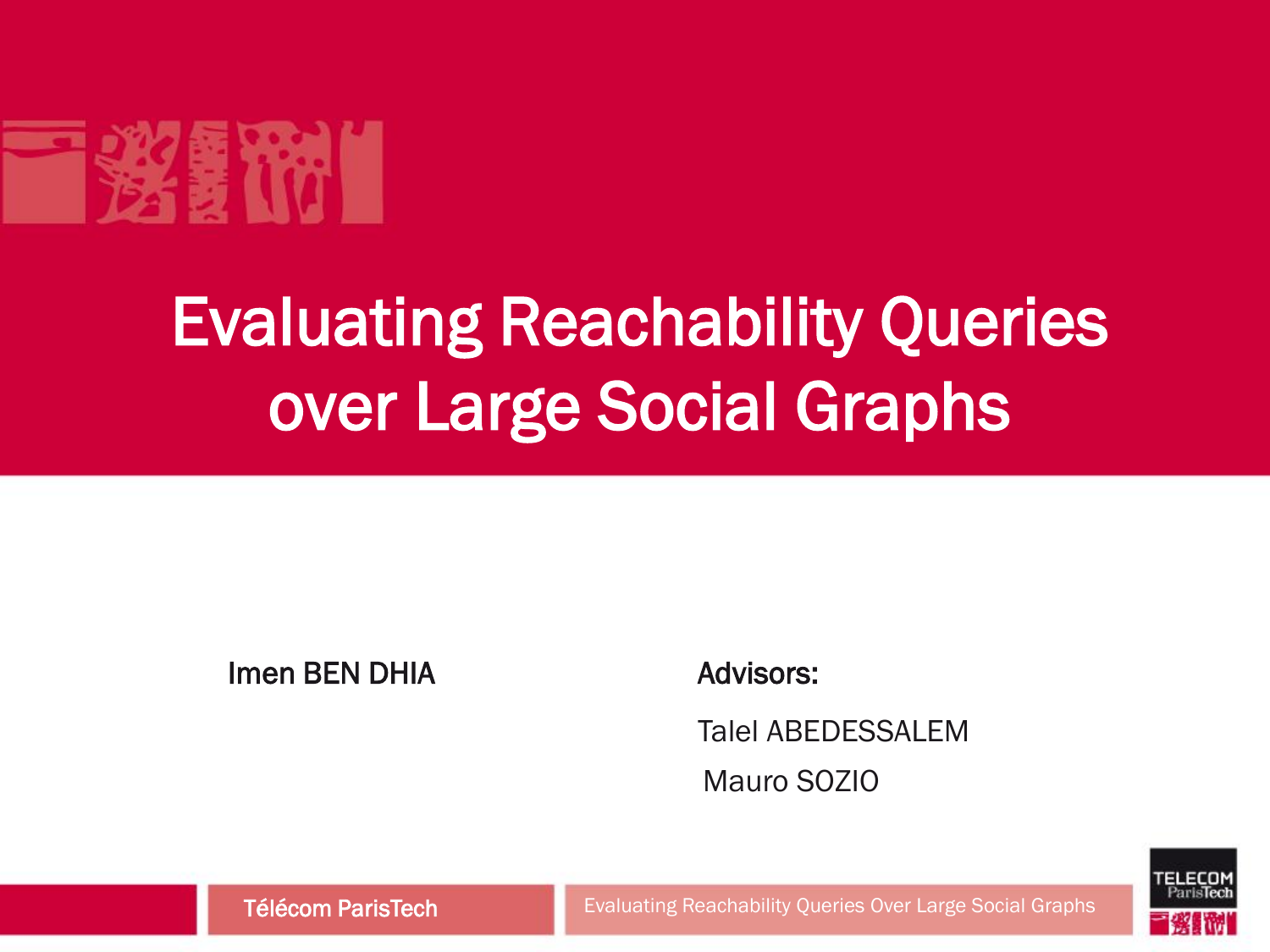

**Existing Approaches** 

**Exaluating Access Control Reachability Queries** 

- Reachability backbone discovery
- 2-hop index construction
- Answering queries
- Ongoing Work

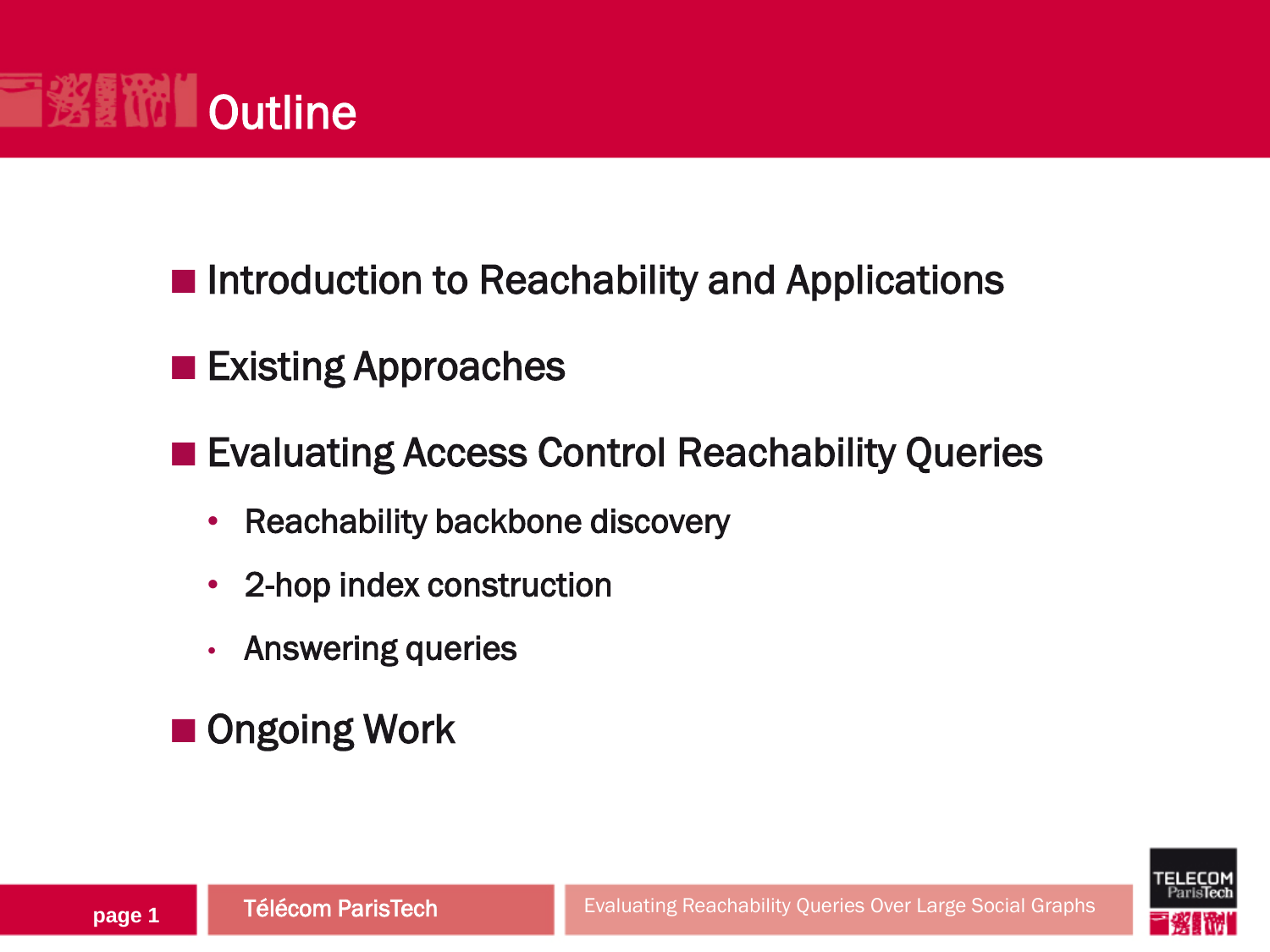

#### **Existing Approaches**

**Evaluating Access Control Reachability Queries** 

- Reachability backbone discovery
- 2-hop index construction
- Answering queries
- Ongoing Work

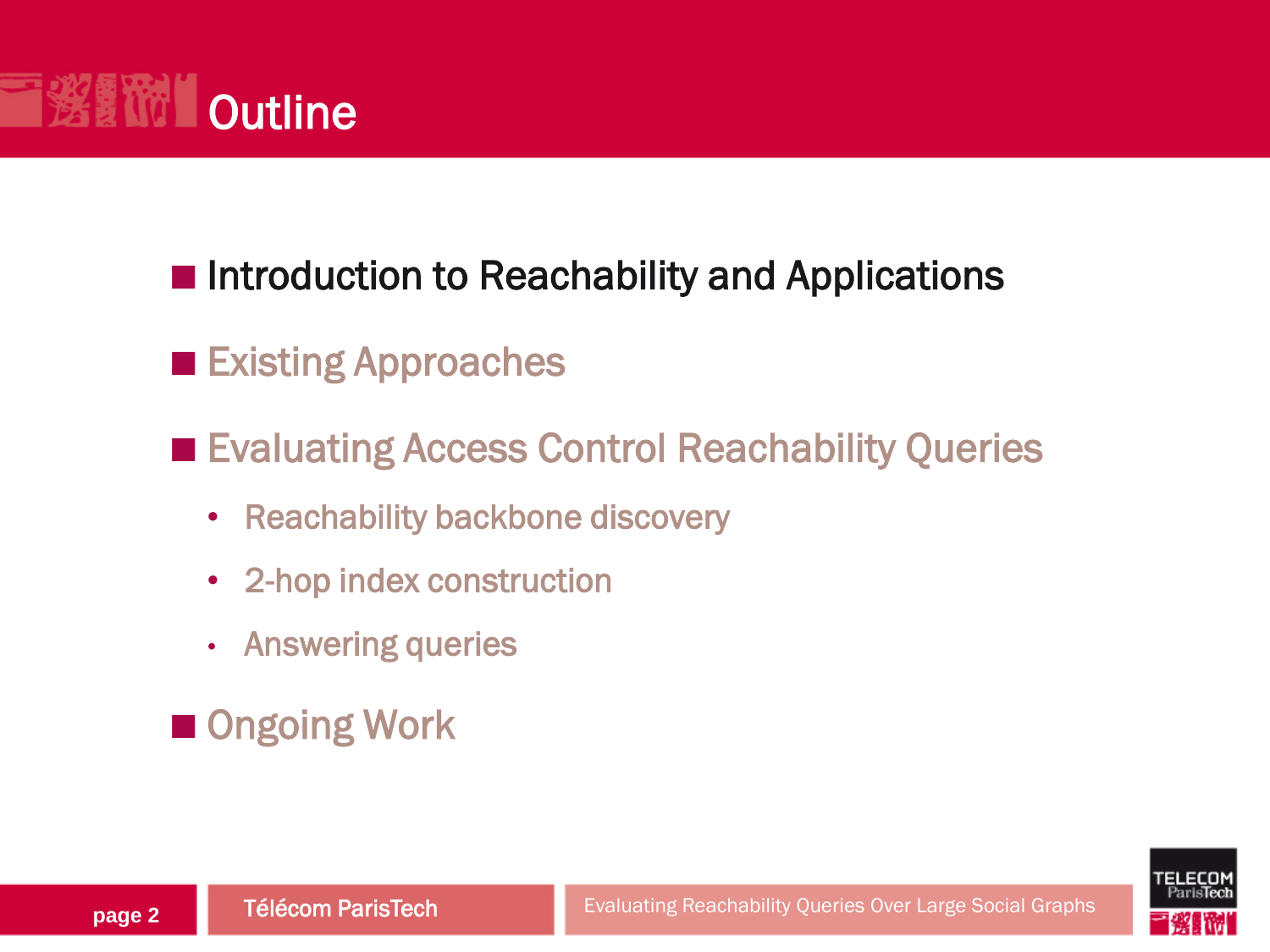# Introduction to reachability

#### Use cases:



- Privacy policies evaluation  $\Leftrightarrow$  Constrained rechabilibity queries evaluation.
	- 2 to 3 different labels
	- Distance (up to 4) according to real world scenarios

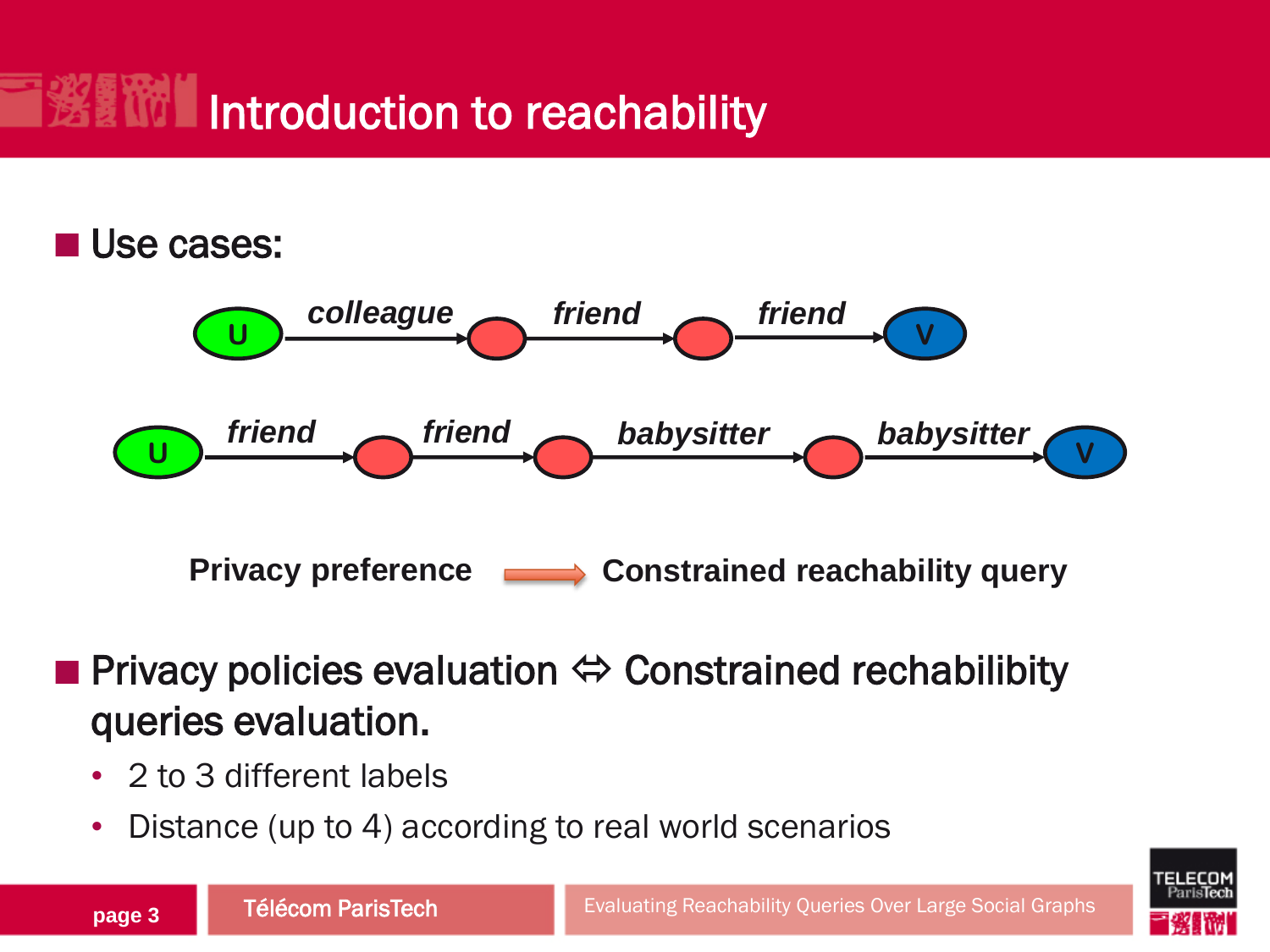

### Social networks







Télécom ParisTech **page 4**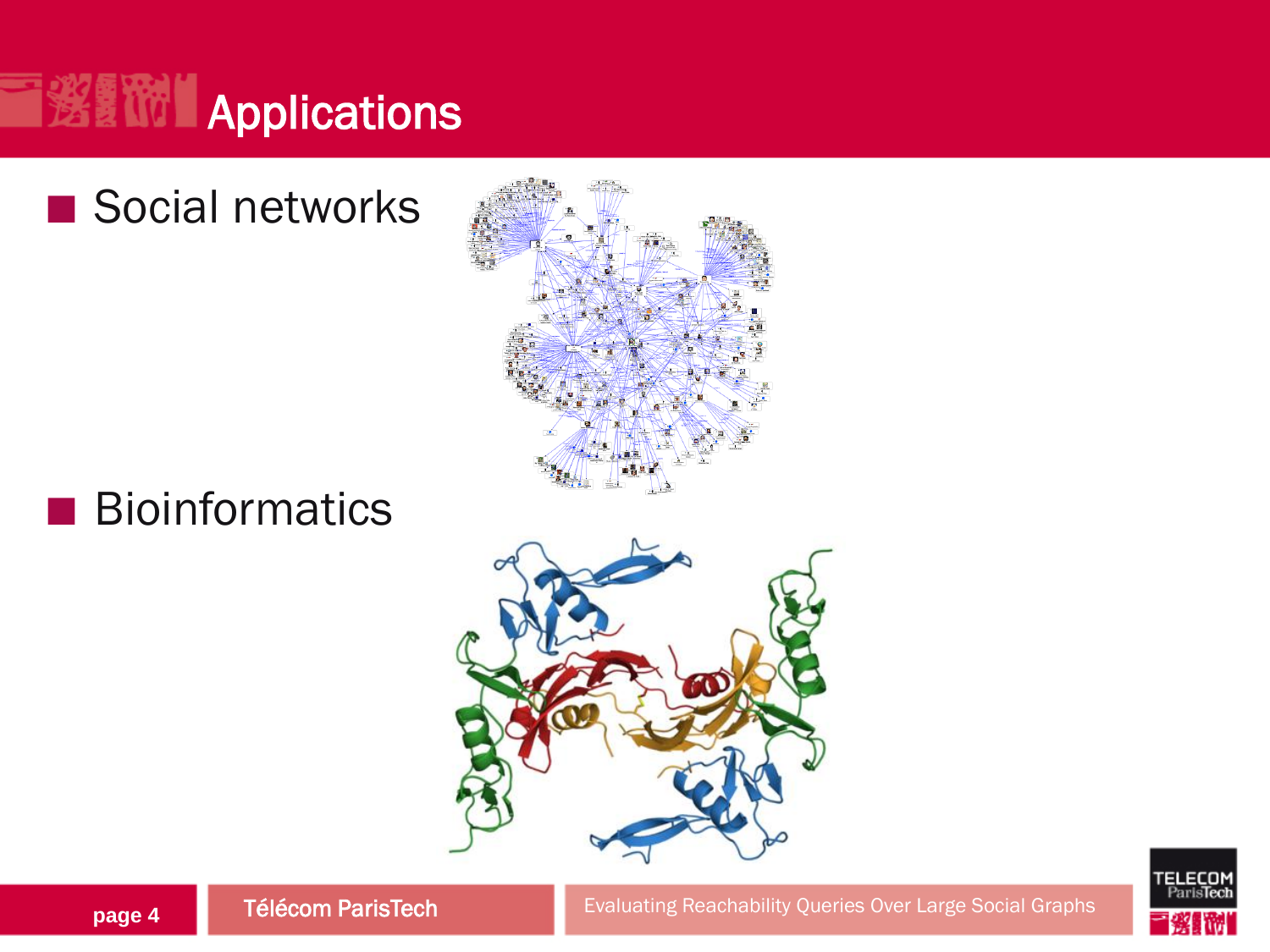## Constrained Reachability Problem

- **The problem:** Given two vertices u and v in a directed graph G, is **v** reachable from **u** via a given path?
- A path is a *sequence* of constraints on *label order* and *distance*.



?Query $(1, a\a\b)$ , 11)

Yes

?Query $(3, a\a\b, 9)$ 

No

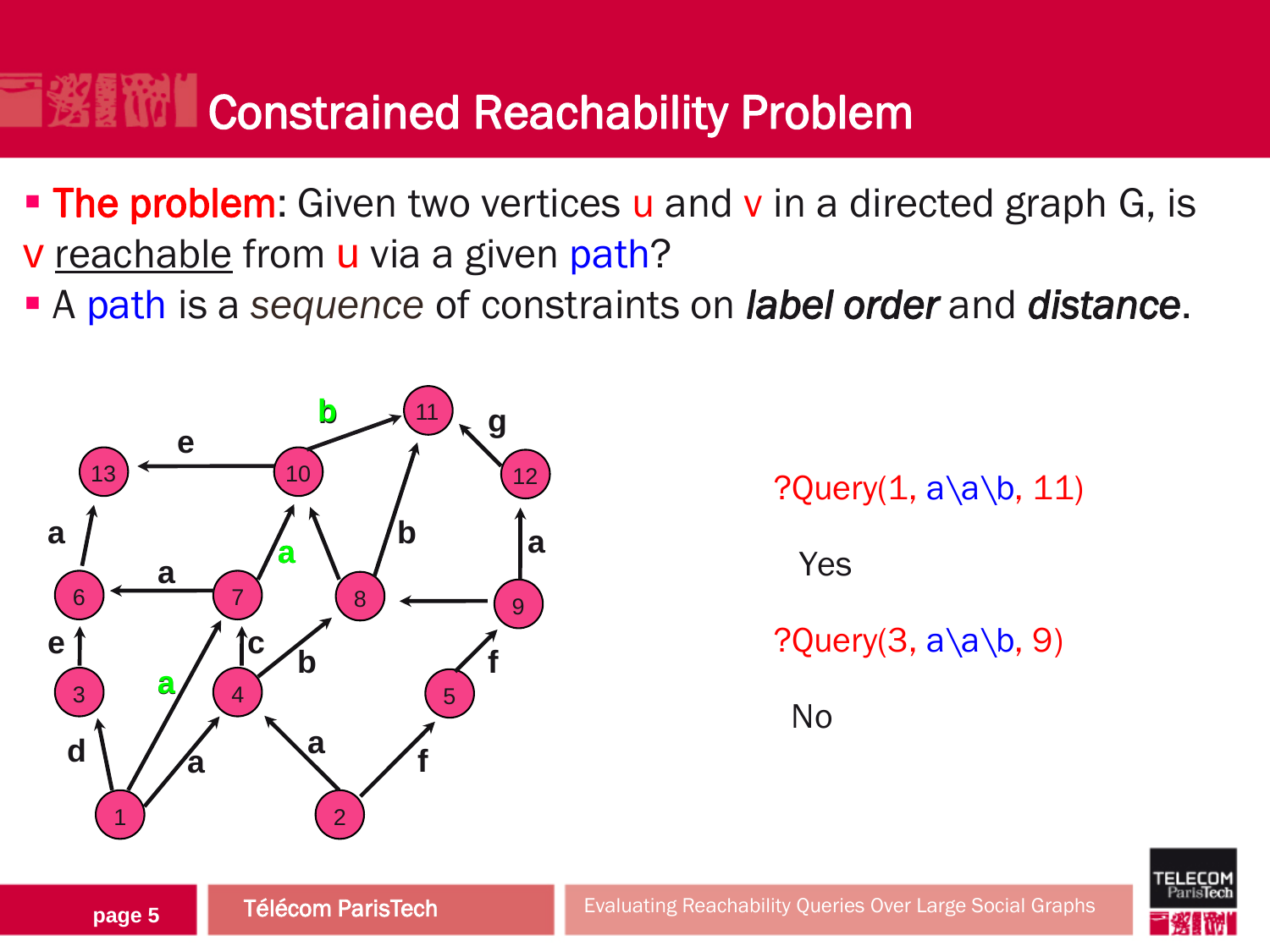

#### ■ Existing Approaches

**Exaluating Access Control Reachability Queries** 

- Reachability backbone discovery
- 2-hop index construction
- Answering queries
- Ongoing Work

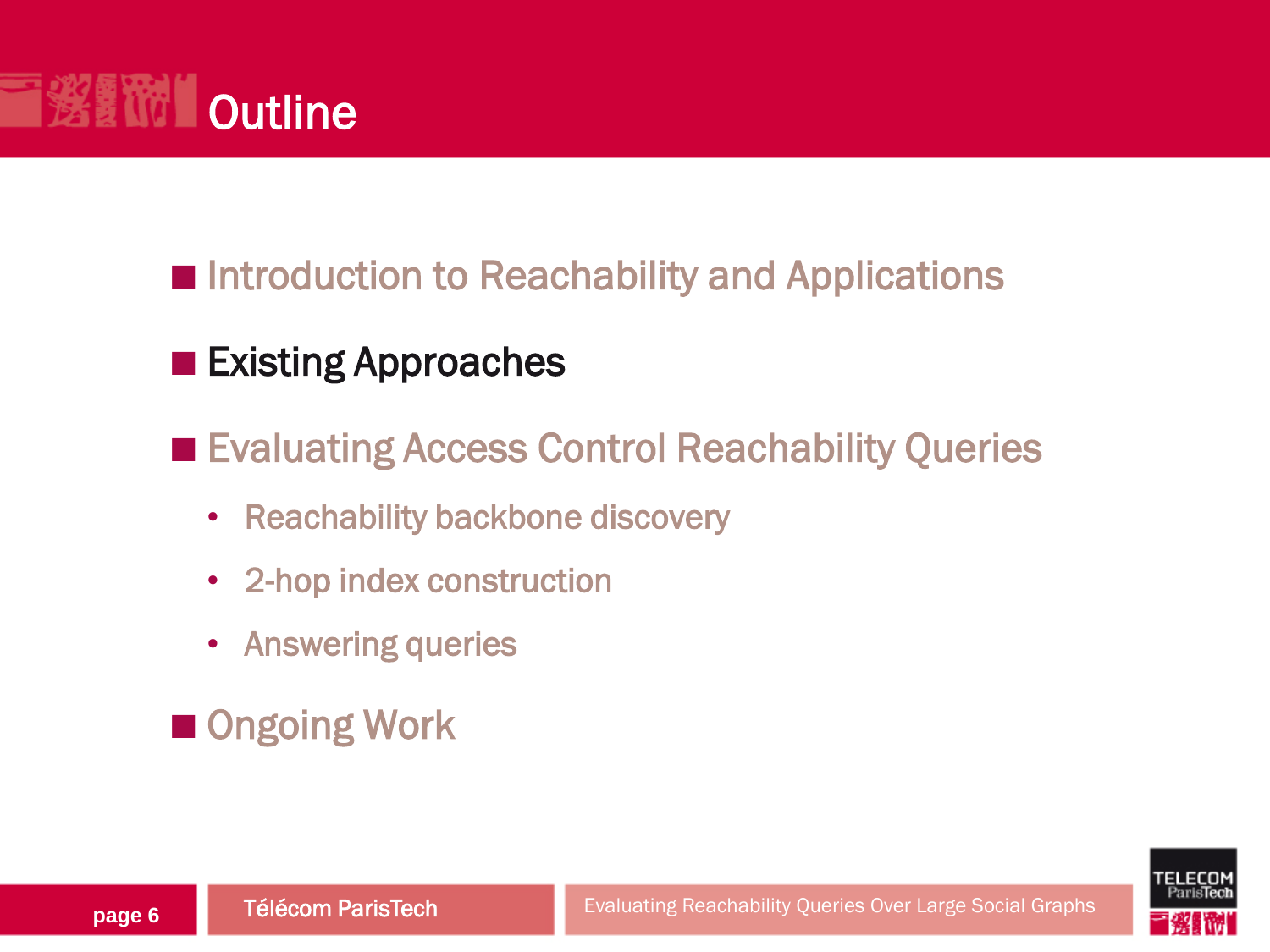# **Naïve Solutions**

**Pre-compute and store the transitive closure (all paths)** between all possible pairs of nodes)

- Then, answer any query in constant time:  $O(1)$
- What are Space requirements for an n-node graph ? O(n<sup>2</sup>)

### ■Online Search (BFS/DFS)

- Answer query Single Source Shortest Path Algorithm
- Minimal additional space required:  $O(n+m)$
- What is the time complexity to answer query? O(n+m)

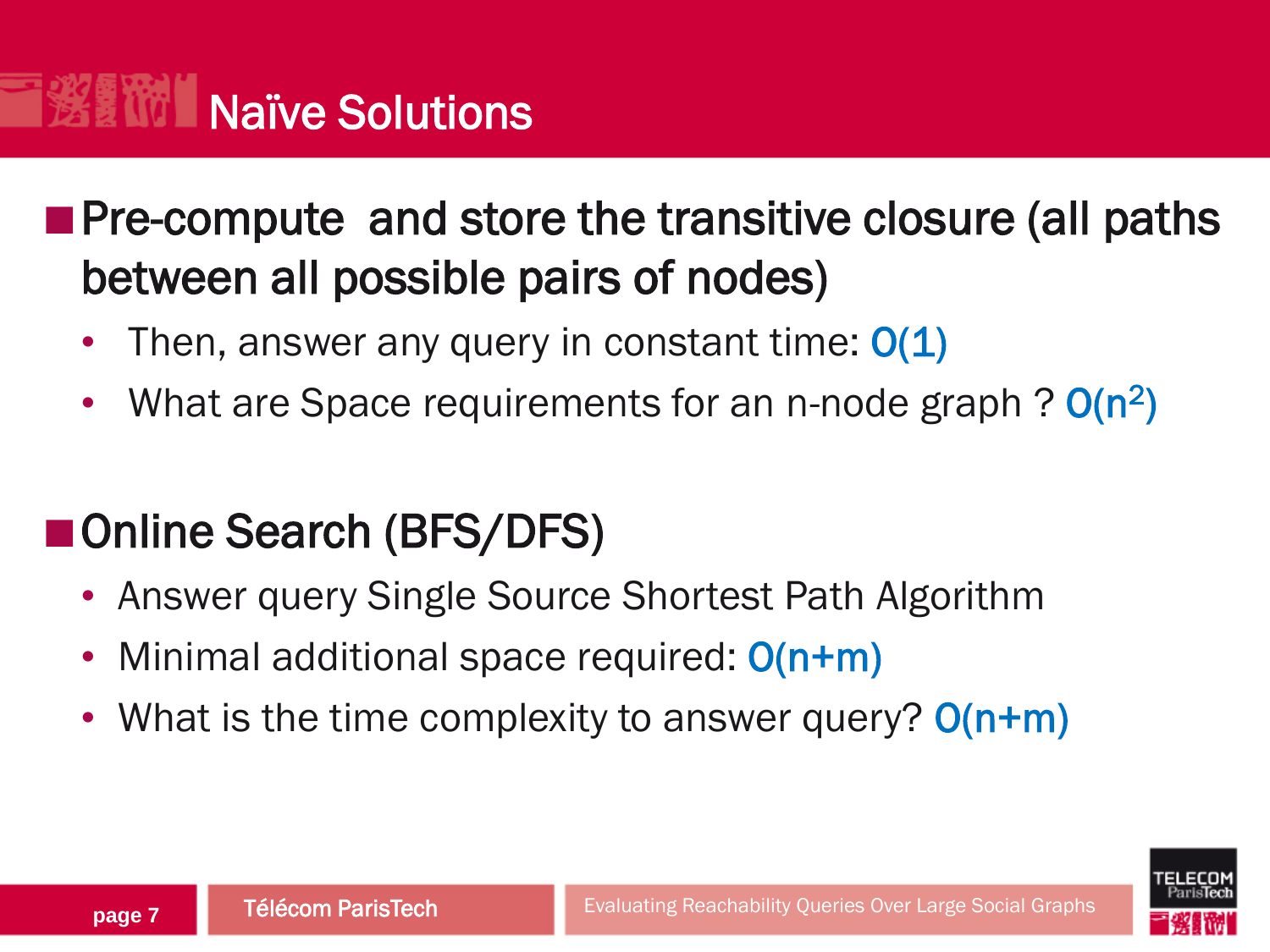

■ Goal: Finding a compromise between time and space consumption to answer reachability queries.

### ■ Find a compact representation for the transitive closure:

- whose size is comparable to the data size
- that supports connection tests (almost) as fast as the naïve transitive closure lookup
- that can be built efficiently for large datasets

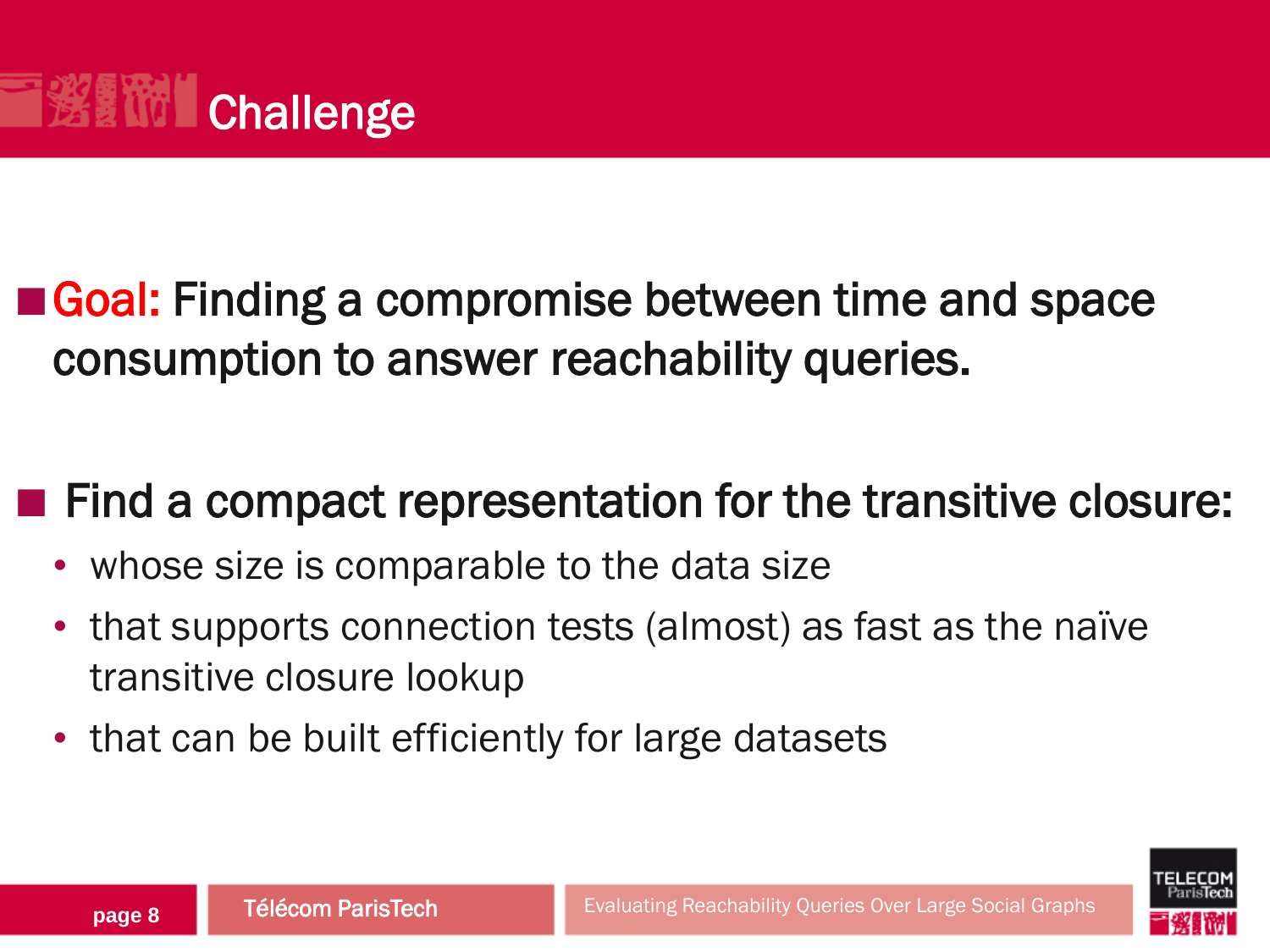#### Related Work **B WI**

■ Two main categories of approaches:

#### Using spanning structures (chains and trees)

- Path-tree (Jin et al. '08)
- Label-constraint reachability queries (Jin et al. '10)

#### Using 2-hop strategy

- 2-hop labeling (Cohen et al. '02)
- Fast graph pattern matching (Wang et al.'08)

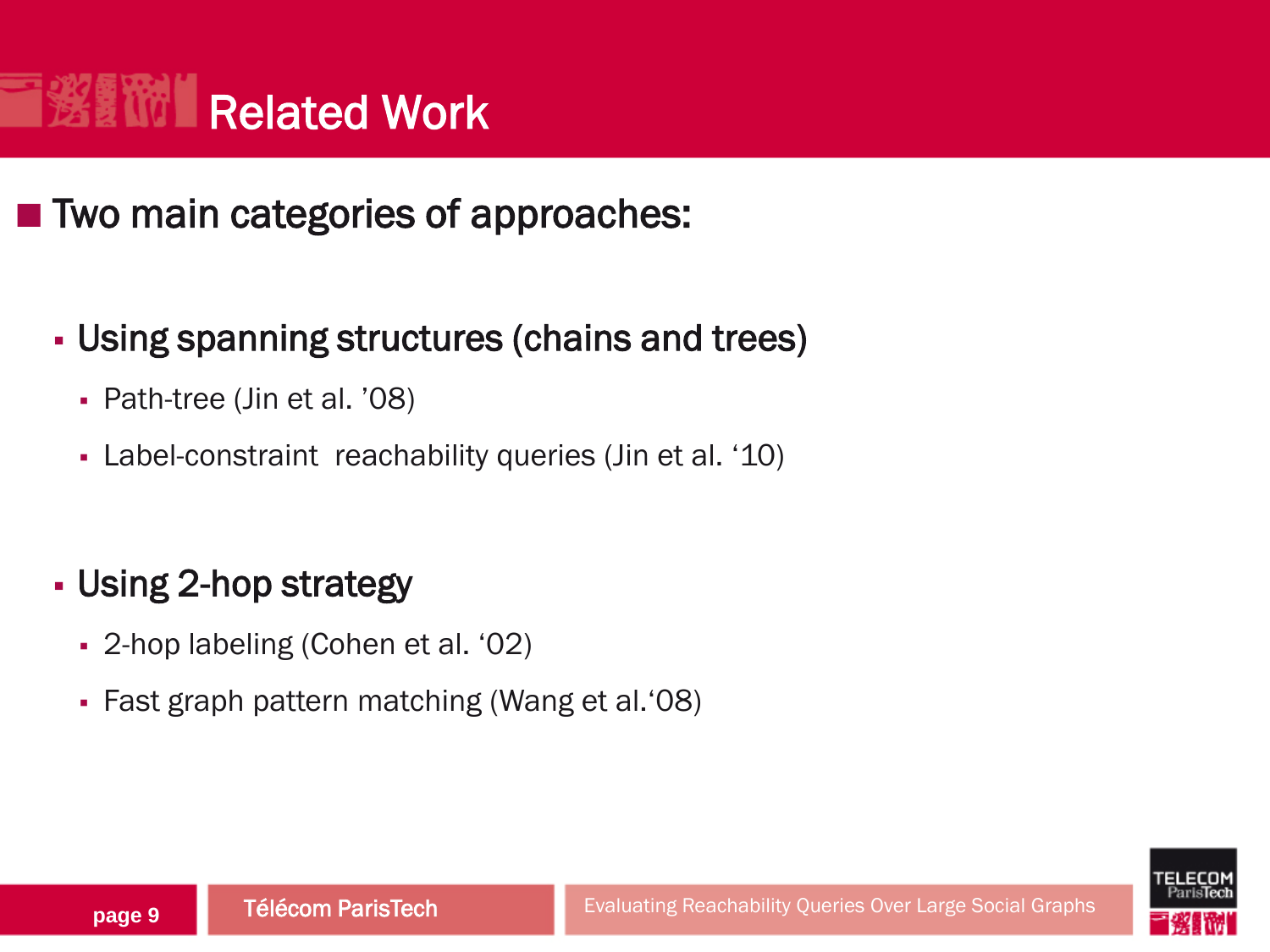

- Not distance-aware.
- **Constraints on label order are not respected.**
- Constraints on node properties are not considered.
- Reach a bottleneck when graphs are large

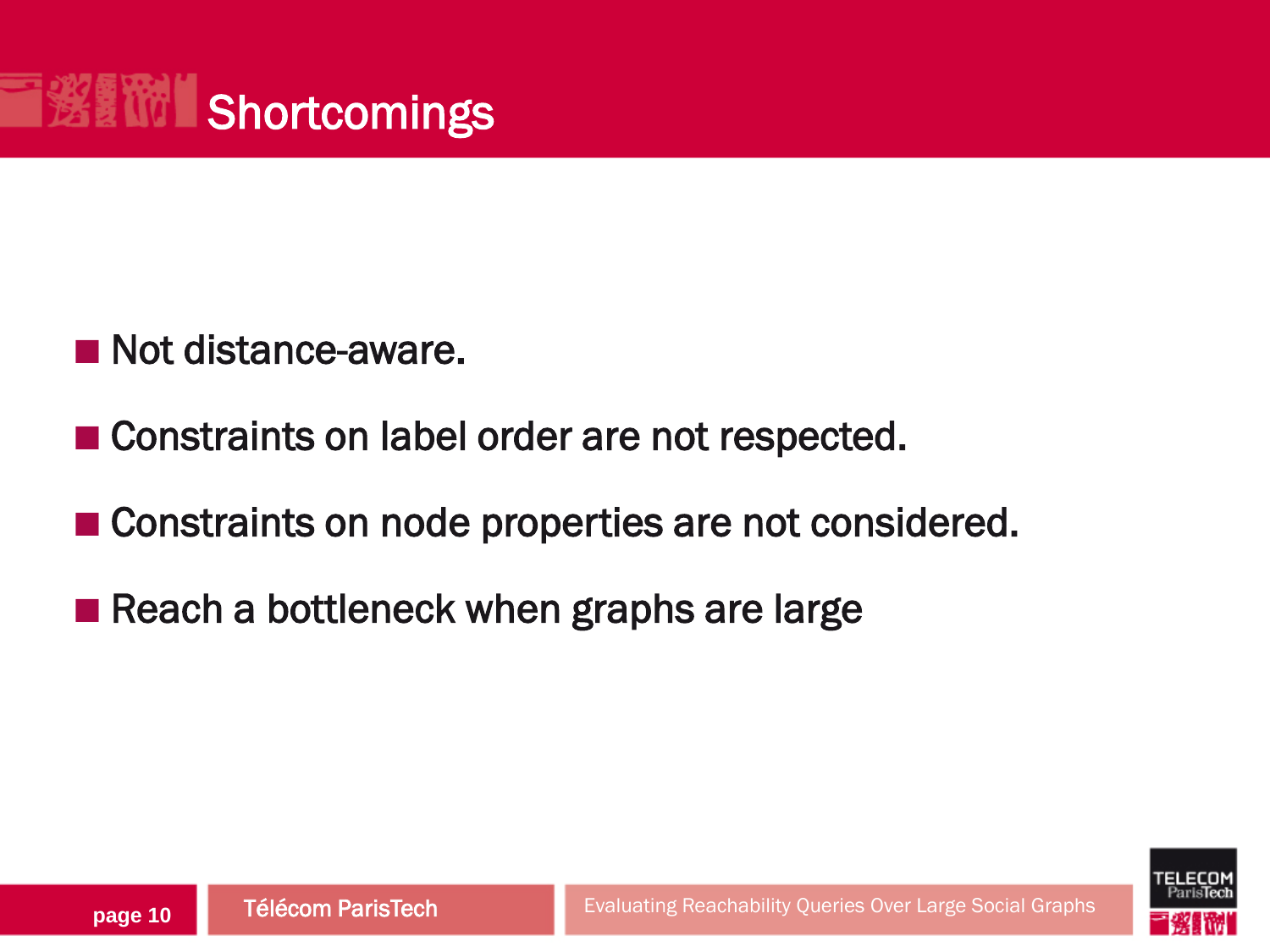

#### **Existing Approaches**

#### **Evaluating Access Control Reachability Queries**

- Reachability backbone discovery
- 2-hop index construction
- Answering queries
- Ongoing Work

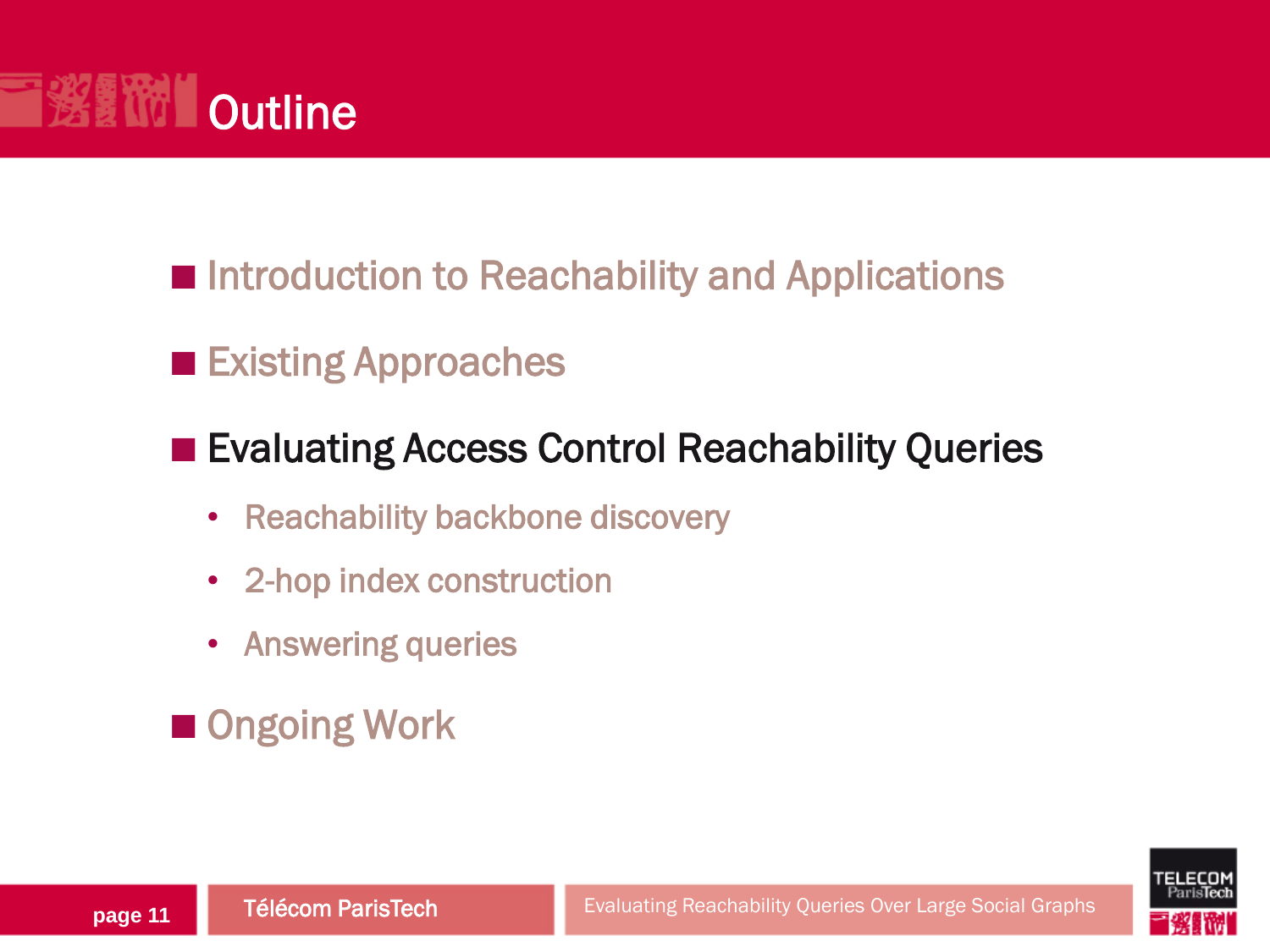

### **Exaluating Access Control Reachability Queries consists in** three main steps:

- 1. Reachability backbone discovery
- 2. Two-hop index construction
- 3. Reachability query evaluation over reachability backbone

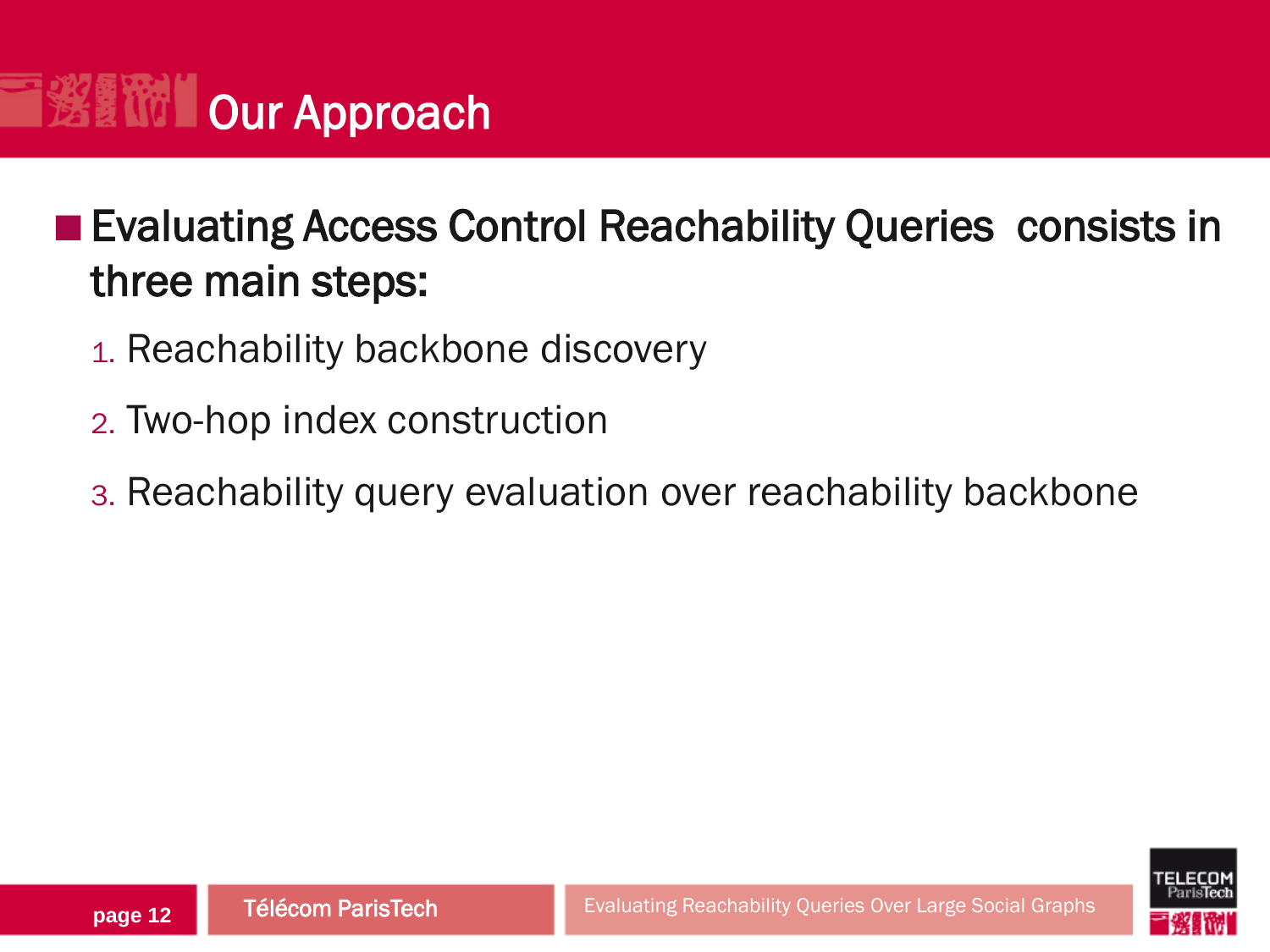

- Introduction to Reachability and Applications
- **Existing Approaches**
- **Evaluating Access Control Reachability Queries** 
	- Reachability backbone discovery
	- 2-hop index construction
	- Answering queries
- Ongoing Work

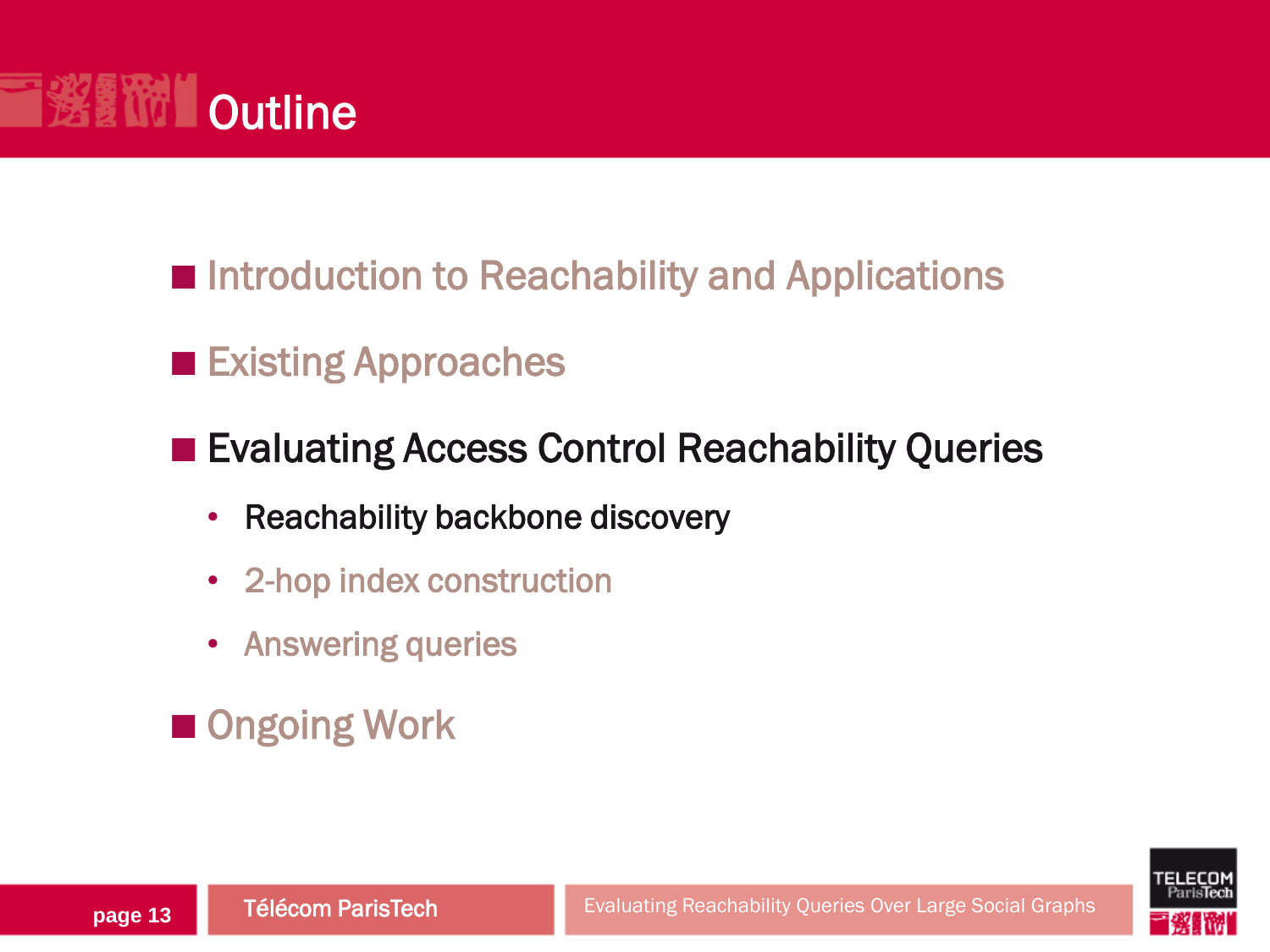## Reachability backbone discovery

#### Remark:

• Multi-graph (with multiple labels) => a set of single labeled graphs.

#### Determining a subset of nodes that cover two-hop paths.

- Shortest two-hop paths sampling.
- Determining degree threshold.

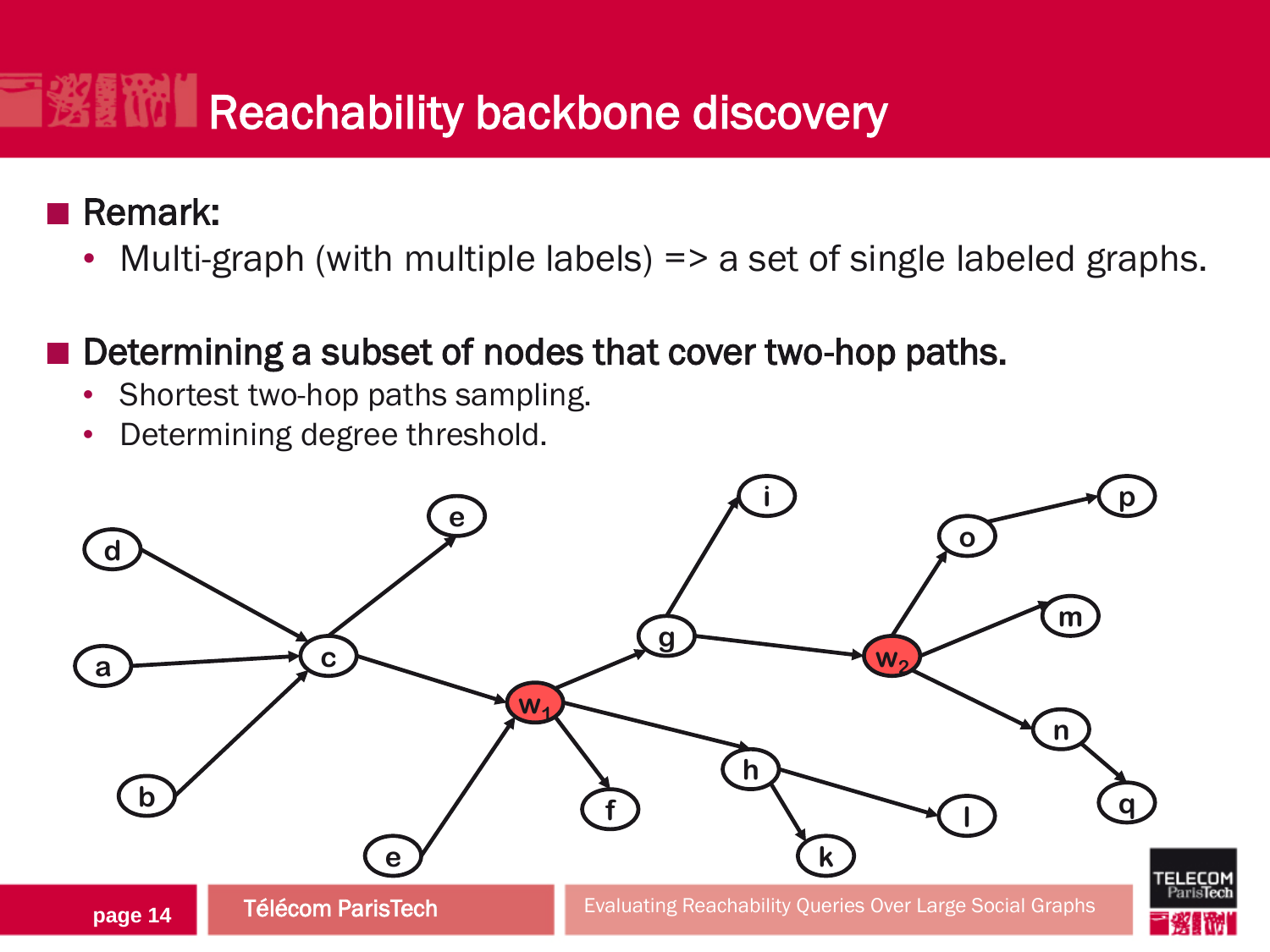

- Introduction to Reachability and Applications
- **From Access Control to Reachability**
- **Existing Approaches**

#### ■ Evaluating Access Control Reachability Queries

- Reachability backbone discovery
- 2-hop index construction
- Answering queries
- Ongoing Work

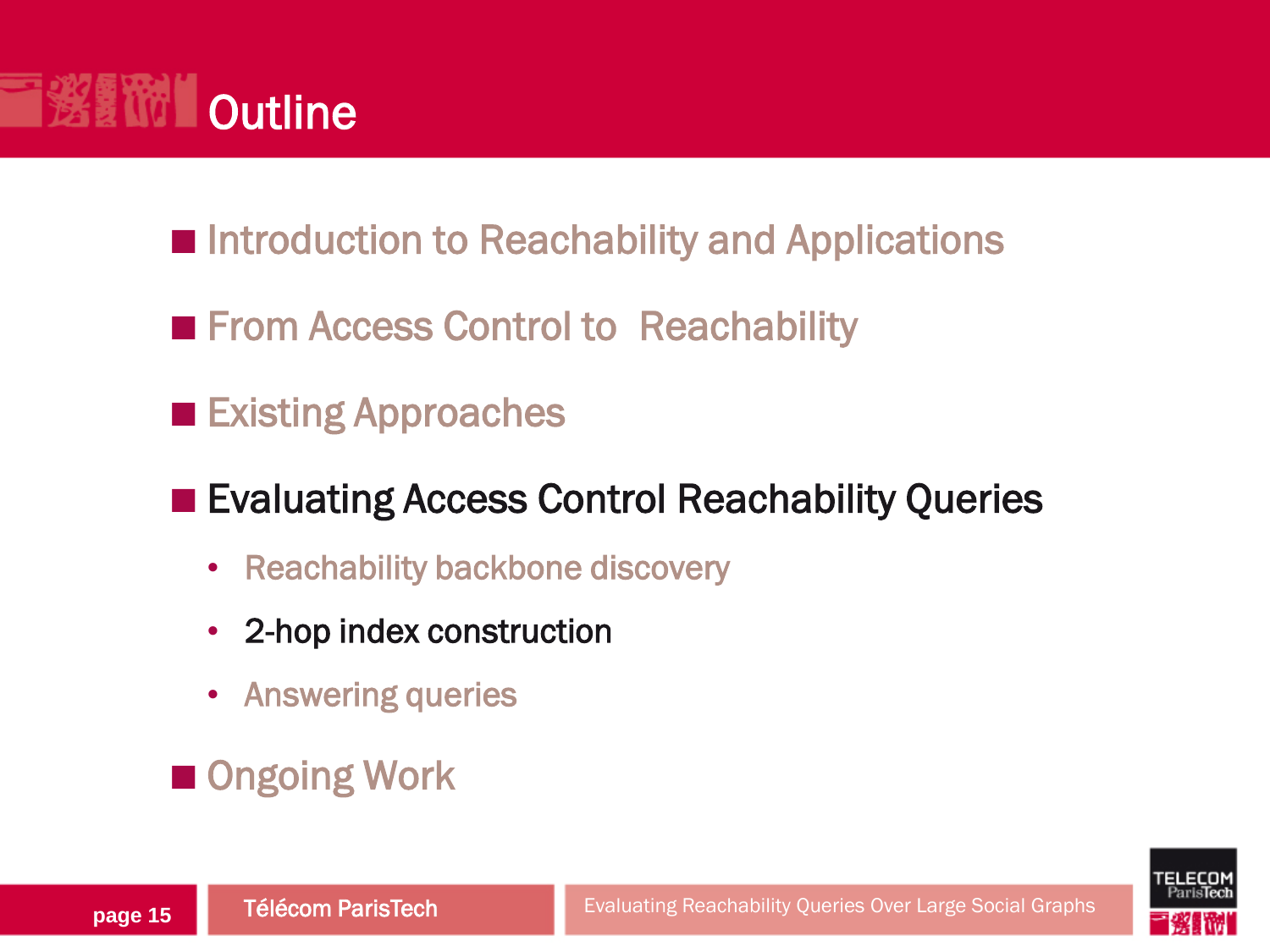### Main Idea: 2-Hop Cover & 2-Hop Labeling

- 2-Hop cover is a set of hops (*u*,*v*) so that every connected pair is covered by 2 hops
- For each node *x*, we maintain two sets of labelings (which are simply lists of nodes): *Lin(x)* and *Lout(x)*
- u can reach v  $\Leftrightarrow$   $L_{out}(u) \cap L_{in}(v) \neq \emptyset$



#### (Cohen et al., SODA 2002)

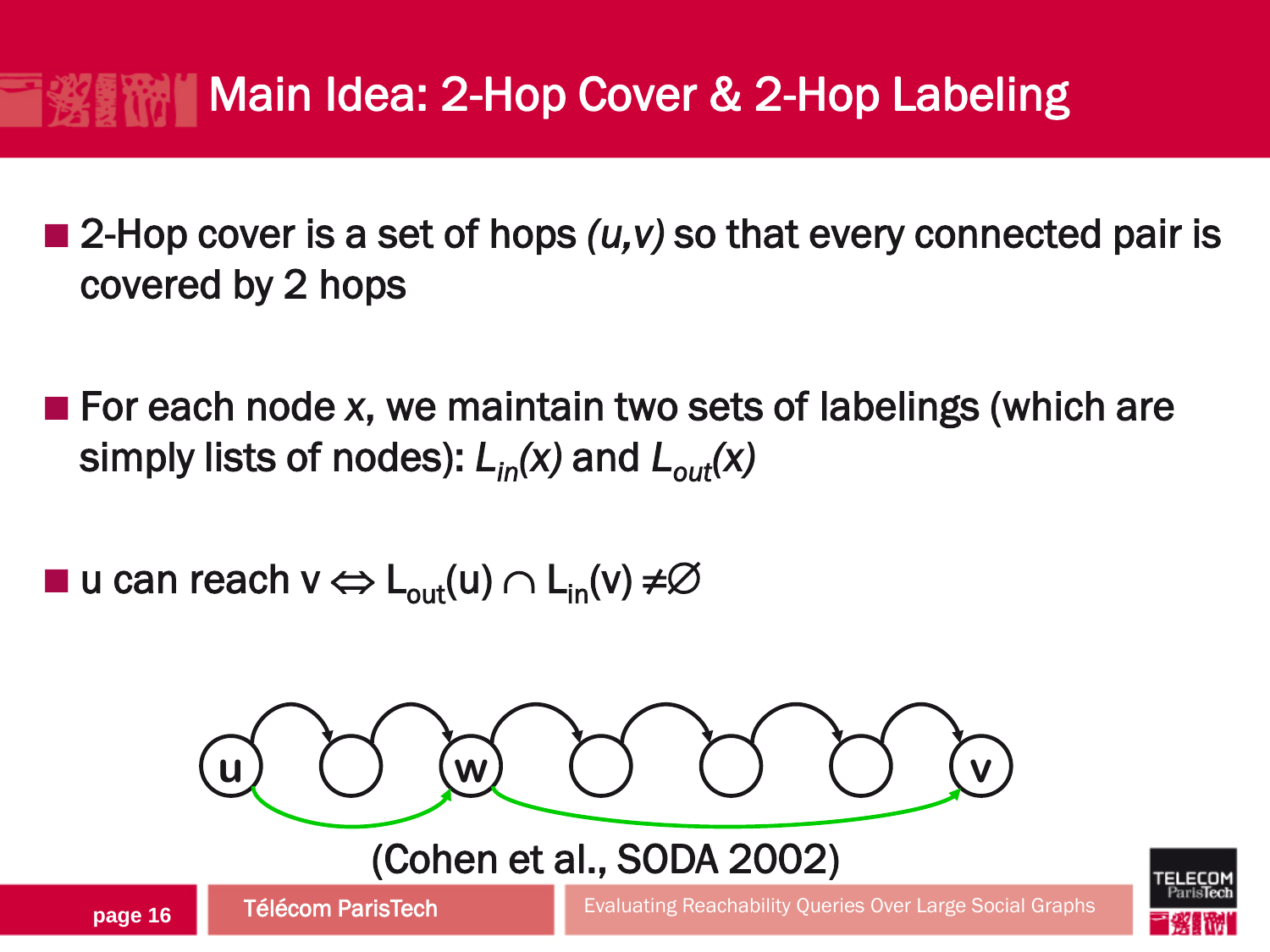

#### Goal:

- Find a cover which minimizes the number of centers  $w_i$
- **Problem is NP-hard** 
	- = > Approximation is required
- Two main ingredients of the 2-hop cover algorithm:
	- Set cover algorithm.
	- Densest subgraph algorithm.

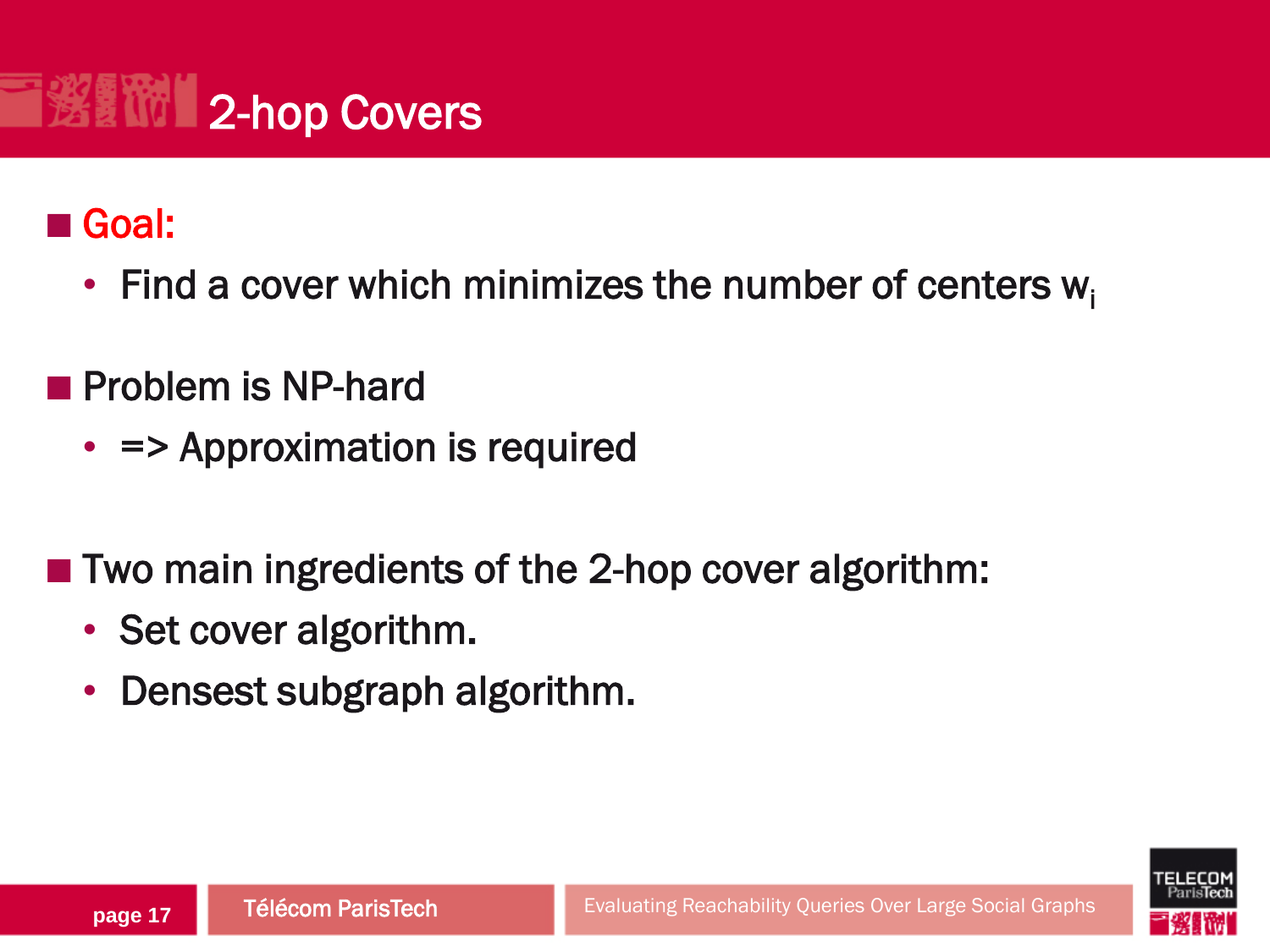

#### **Existing Approaches**

#### **Evaluating Access Control Reachability Queries**

- Reachability backbone discovery
- 2-hop index construction
- Answering queries



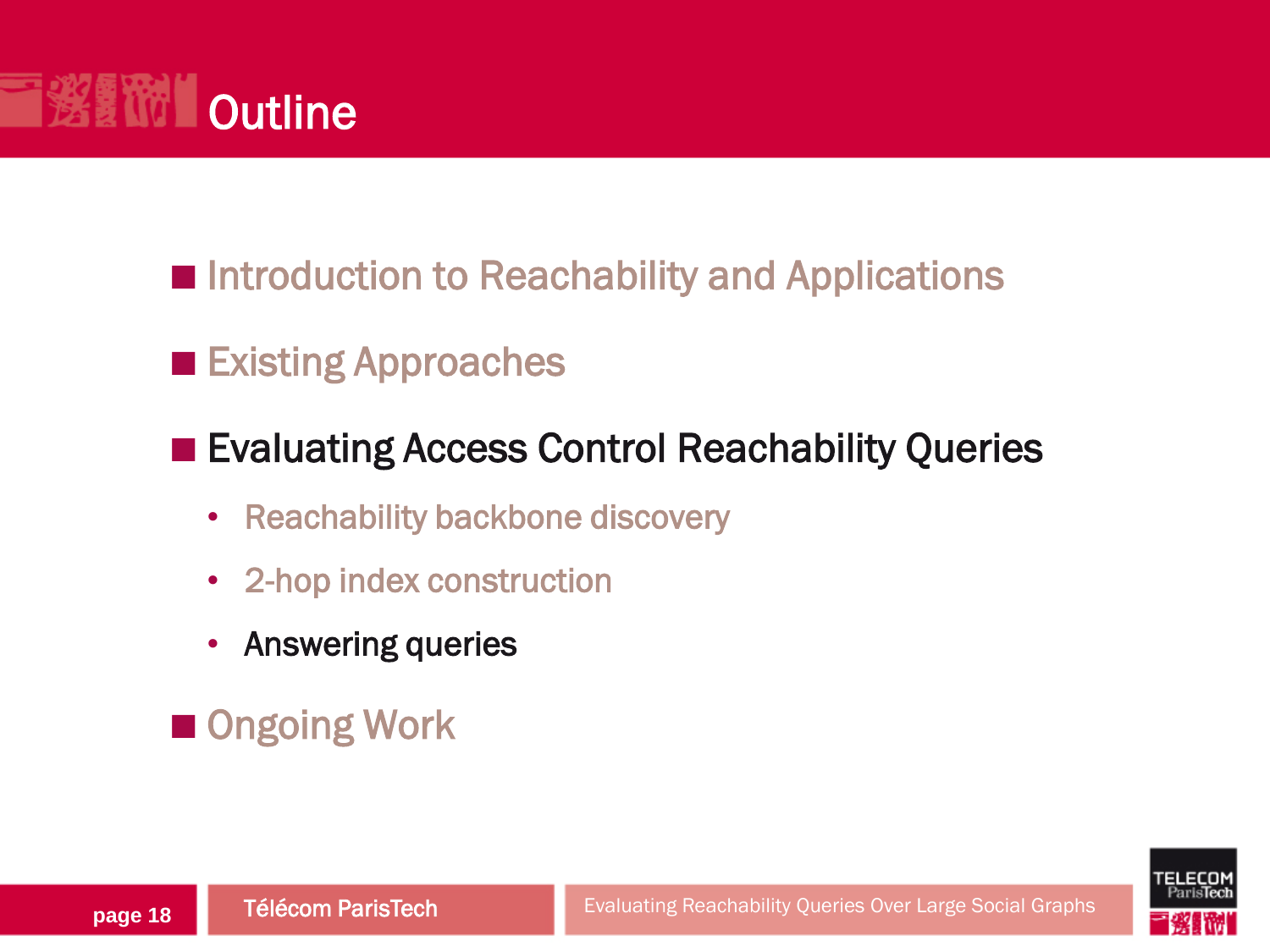# **<b>ENTI Answering queries**

#### Reachability computation via reachability backbone

- Performing two local BFS searches for accessing reachability backbone
- Reachability join test

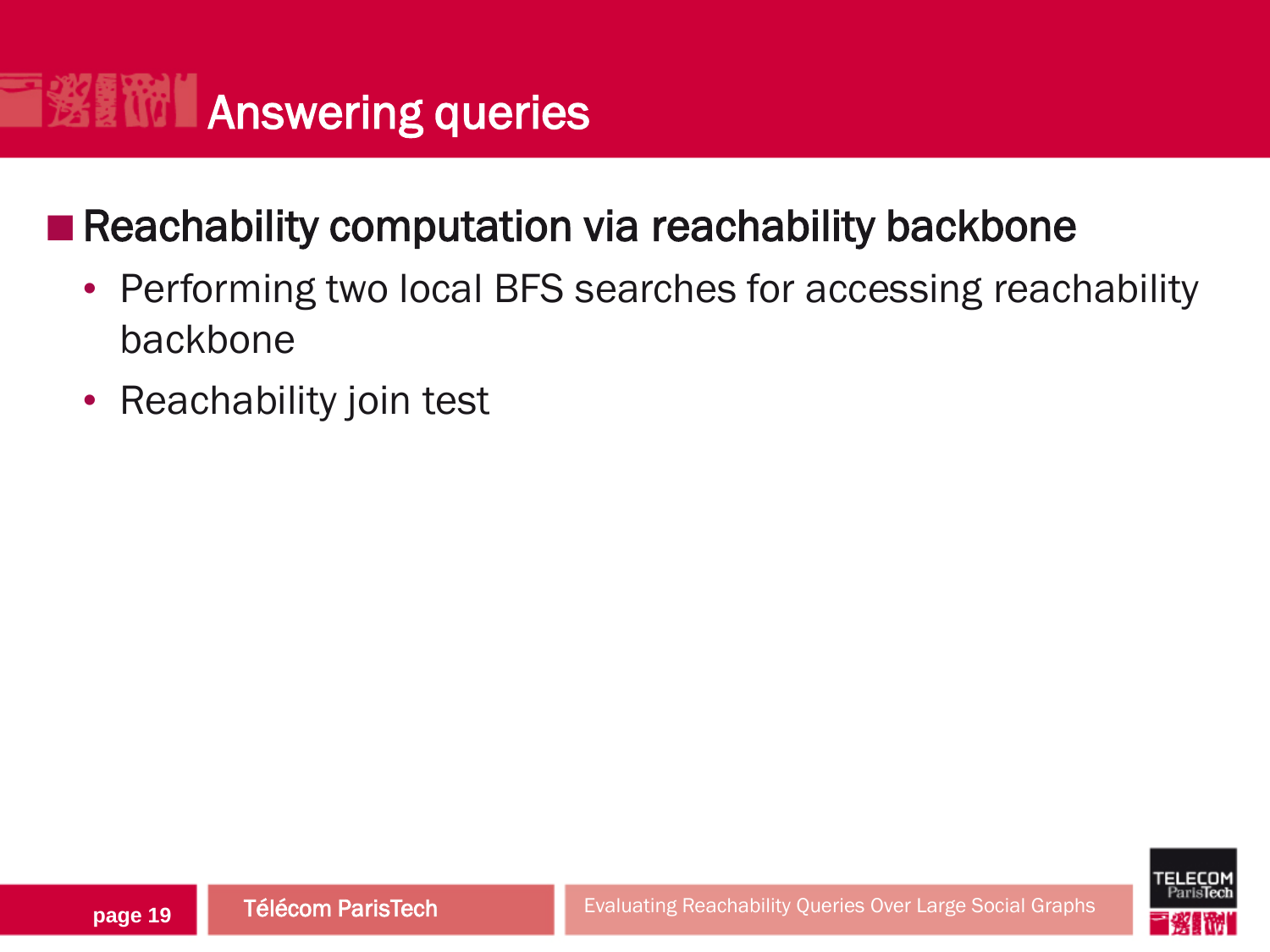

- Introduction to Reachability and Applications
- **Existing Approaches**
- Evaluating Access Control Reachability Queries
	- Reachability backbone discovery
	- 2-hop index construction
	- Answering queries
- Ongoing Work

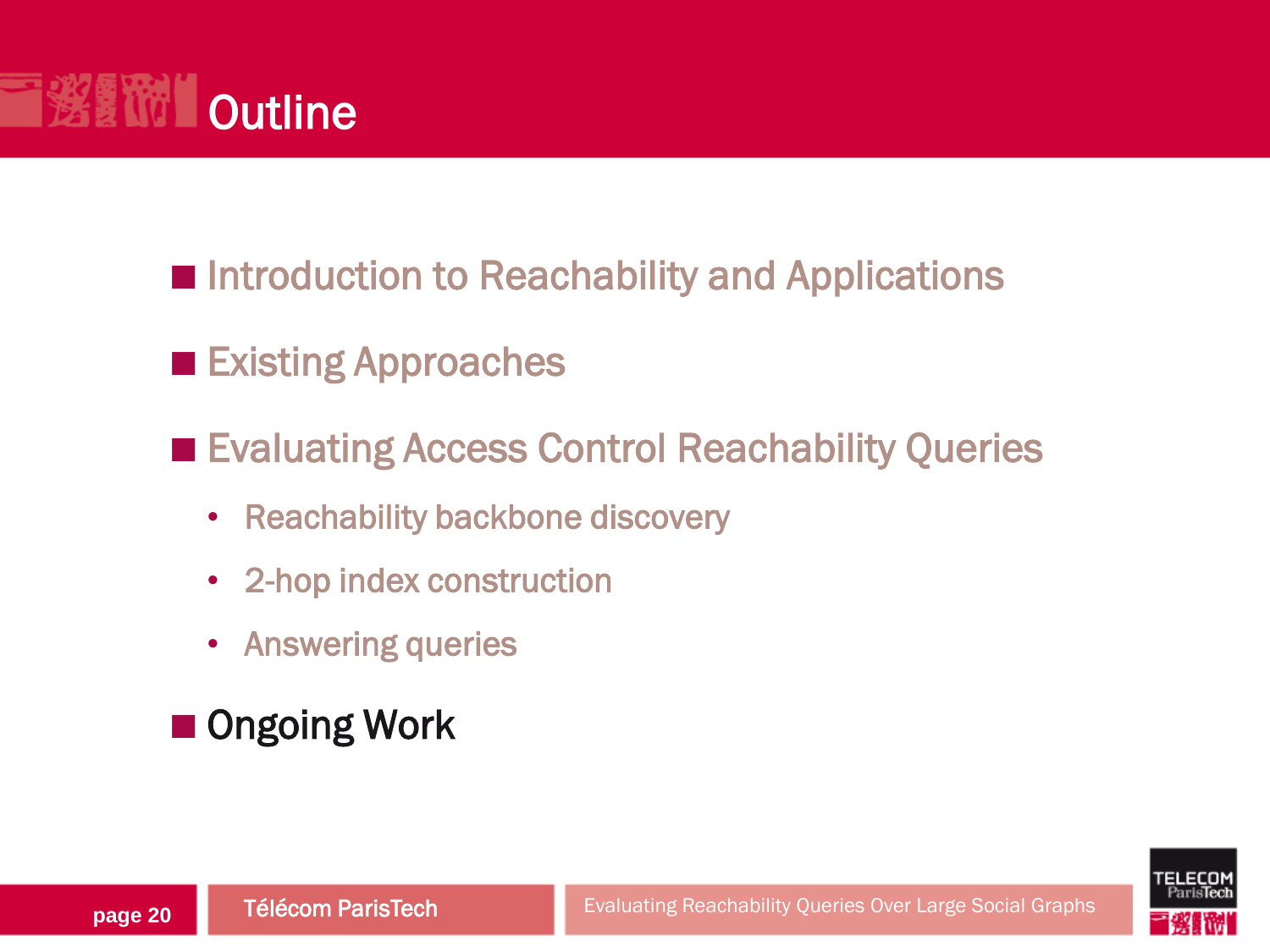

#### **Algorithm implementation optimization**

### **Using MapReduce:**

- For set cover problem
- To compute densest bipartite graph